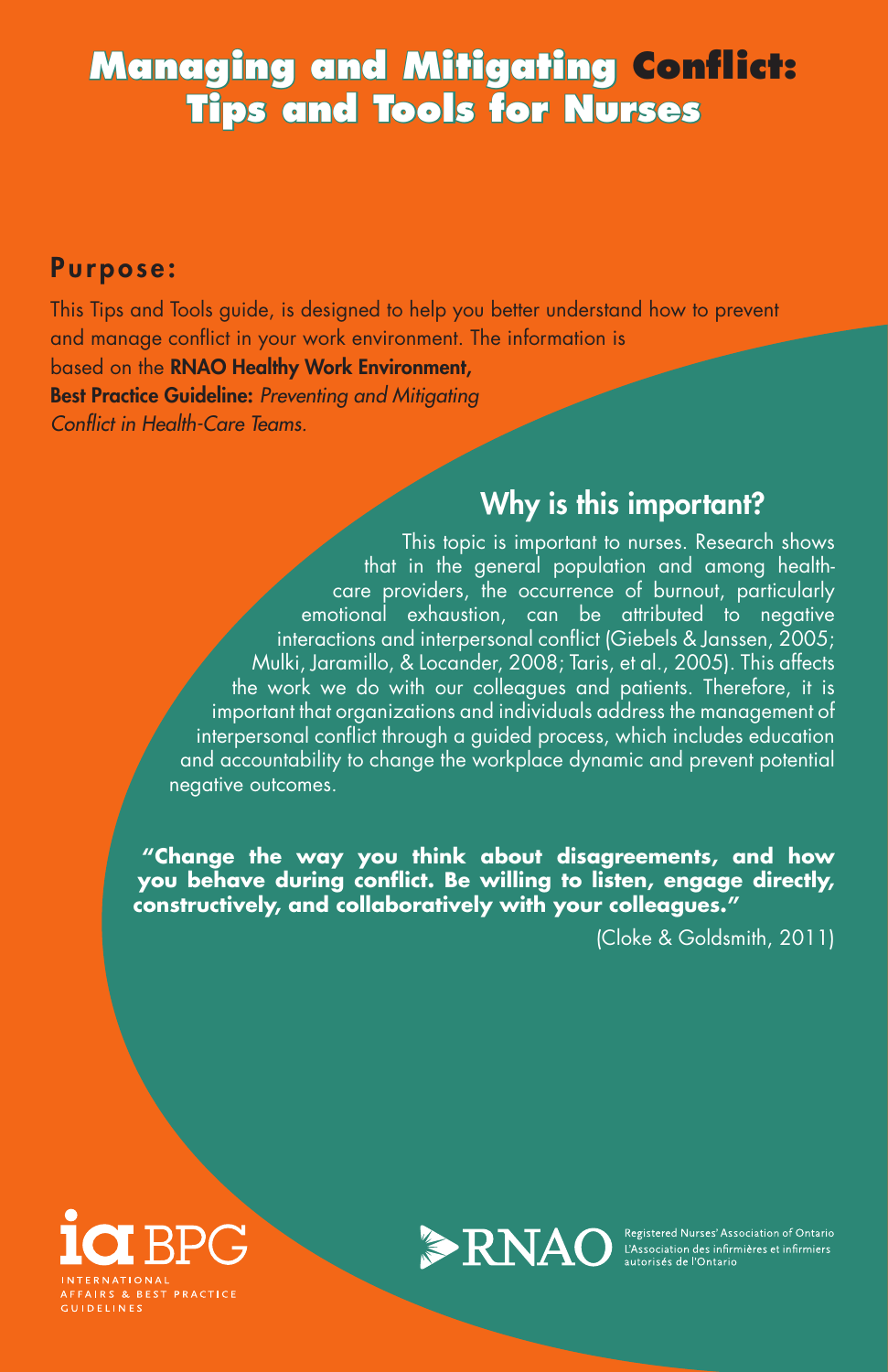# Facts: Conflict:

- Is a phenomenon occurring between interdependent parties as they experience negative emotional reactions to perceived disagreements and interference with the attainment of their goal (Barki & Hartwick, 2001).
- Can create a stressful work environment with negative consequences such as: job dissatisfaction, weak organizational commitment, lack of involvement, low morale, poor working relationships, a diminished sense of well-being, emotional exhaustion, a lack of trust, absenteeism, burnout and turnover.
- Is inevitable in the work setting due to inherent differences in goals, needs, desires, responsibilities, perceptions and ideas.
- Always has a meaning and/or contributing underlying cause.

## What causes conflict?

- Perceived and actual differences that may contribute to conflict include, but are not limited to; professional identity; cultural identity; gender; gender identity; nationality; race or ethnic origin; colour; religion; age; sexual orientation; marital status; educational background; disability; work values; goals and interest.
- Negative emotional reactions to perceived disagreements and interference with the attainment of personal or group's goals (Barki & Hartwick, 2004).

# Concepts related to conflict:

- Bullying: Accumulation of repeated acts by one or more individuals with an intention to harm.
- Workplace incivility: Behaviour that violates respectful workplace norms.
- Horizontal violence: Bullying and aggression involving an inter-group conflict.
- Ostracism: Informal exclusion from a group through social rejection.

#### How can conflict be prevented, mitigated and managed in health-care settings:

- Leadership is required across all organizational and health-care sector levels to create environments that manage and mitigate conflict.
- Understanding that managing and preventing conflict may result in positive outcomes such as new ideas and initiatives.
- Understanding the need to address situations of conflict based on discriminatory practices through legal consultation supported by the Canadian Human Rights Act.

## Tips for managing conflict at work:

- Identify the issue(s). What is the real problem? Is your perception of the problem different than the other person?
- Allow the other person to express their concern.
- Acknowledge if you are at fault and reframe emotions.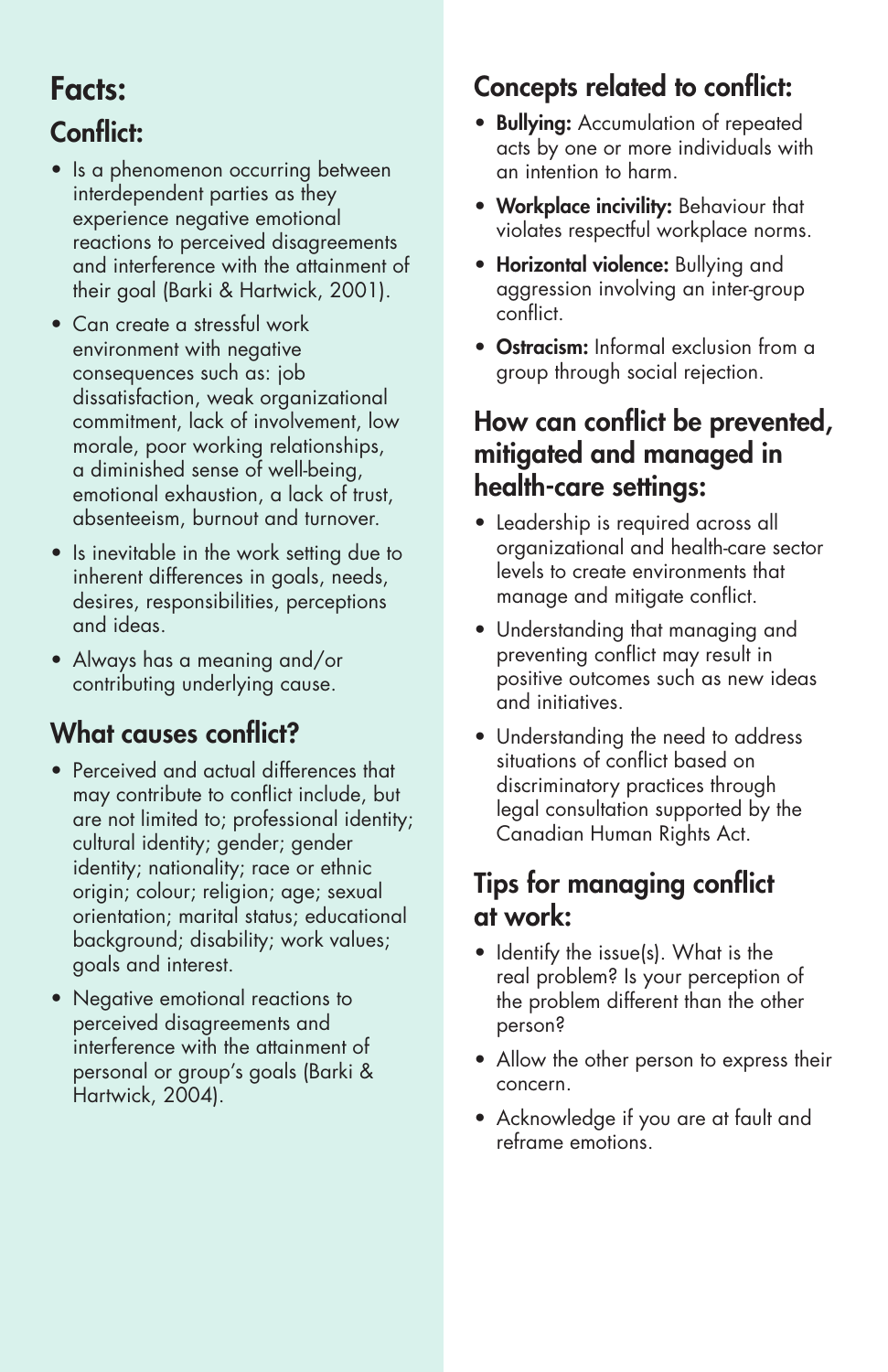- Apologize for your part in the conflict. You are not accepting the entire blame; you are taking responsibility for your contribution to the situation.
- Use open, honest and transparent communication.
- Provide constructive and supportive feedback.
- Handle conflict sooner rather than later.
- Invite the other person to talk about the situation. Best in an undisturbed location with time to address the issue. Don't interrupt. Let the other person talk.

### Tips for managing conflict as a team:

- Foster open communication related to the provision of patient care and other work related activities.
- Indentify and agree on processes for conflict resolution and problem-solving.
- Utilize a decision-making process that is open and transparent.
- Encourage active engagement of members within an environment of respect and professionalism.

### Tips for self-care related to conflict:

- Seek support.
- Obtain information.
- Provide support to others.
- Listen, ask questions, and make a commitment to resolve the conflict.
- Choose to listen and learn both to your own internal voice and to the voice of your colleague.
- Explore options to deal with conflict, separate problems from people, exploring the reasons for your own reactions when in conflict.

# Conflict Resolution **Strategies** De-escalation:

There are a number of conflict resolution strategies that can be useful when in a potentially or full blown conflict situation. Many of these strategies can be found in the BPG. De-escalation is one of the most important conflict resolution strategies.

When you are in a situation where someone is becoming agitated, loud or hostile, use a strategy that seeks to calm the person and help them feel respected and heard. Specific de-escalation behaviours include:

- Assume a calm, firm stance stand or sit tall, shoulders back, hands quiet, and give the person your full attention.
- Speak in a clear voice but calmly and at normal volume.
- Acknowledge feelings and paraphrase what the person is saying: "I can see that you are very upset about what just happened."
- Do not interrupt or try to problem-solve until the person has calmed down. Just listen and reflect on what you hear them saying.
- Take care not to sound patronizing or sarcastic. The person should feel that you are genuinely listening to her/his perception of the situation.
- Once they are calmer, ask what they want to have happen and how they might go about seeking a solution.